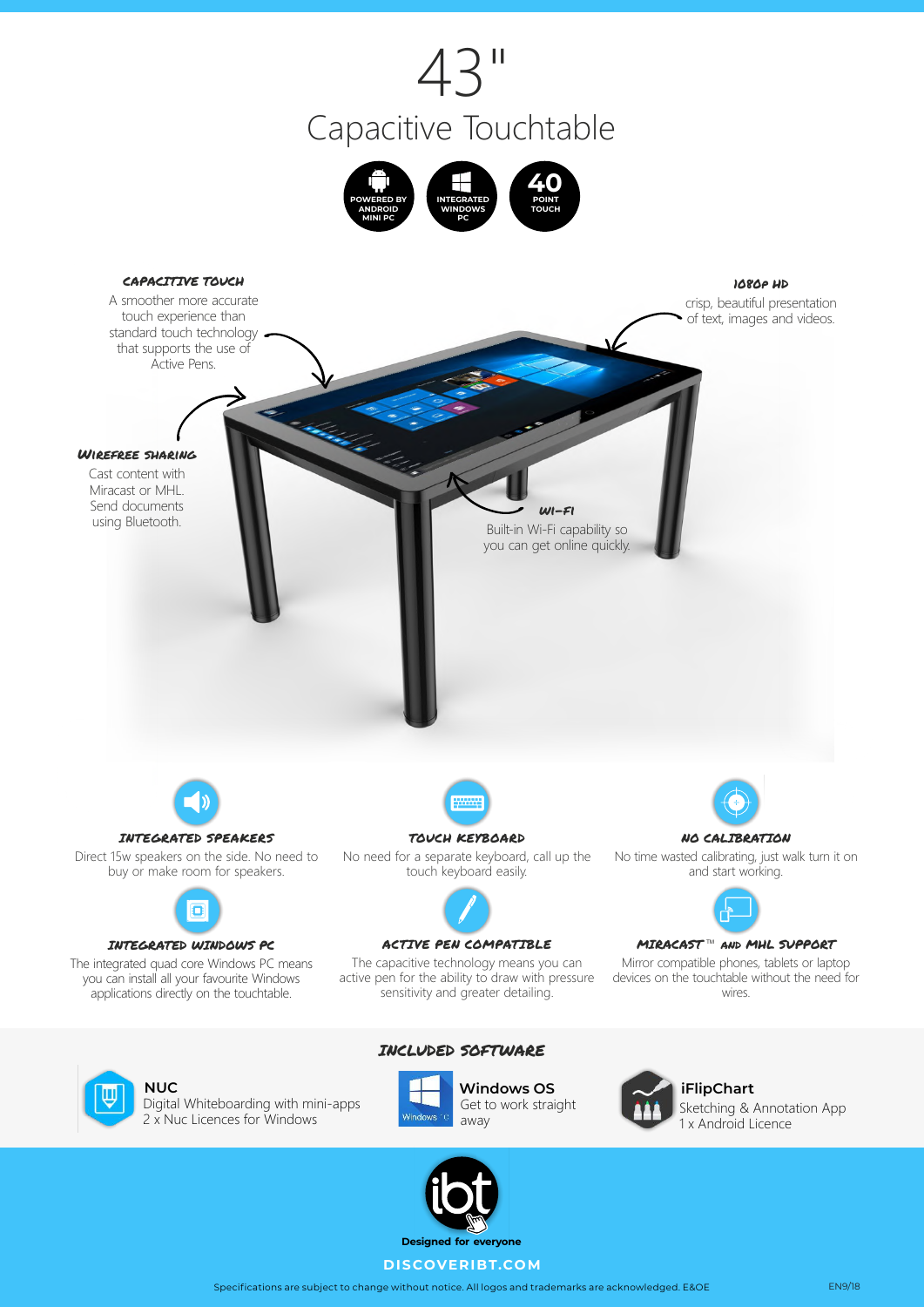





#### iNTEGRATED CABLE MANAGEMENT

Cable tangles avoided, the power cable runs neatly and unobtrusively down the inside of the touchtable leg.

#### User Touch Buttons

Navigate the Android and Windows environment using the conveniently placed Menu and Back buttons.





1

 the Android annotation app so you can start whitesketching and

boarding straight away. iFlipChart is very easy to use and great for drawing, notes, brain-storming, mood boards, collages and more.

### Getting started



**i** interface to access your Windows

software, included the Windows based Nuc software included for innovative interactive digital whiteboarding. Learn more about Nuc on page 4.



Use the touch<br>
interface to<br>
access your<br>
Windows<br>
software, included the<br>
software and the<br>
software and the<br>
software and the<br>
software included the Miracast to Use MHL or

from other devices in the room wirelessly. You can also send files wirelessly using the integrated bluetooth functionality.

#### **DISCOVERIBT.COM**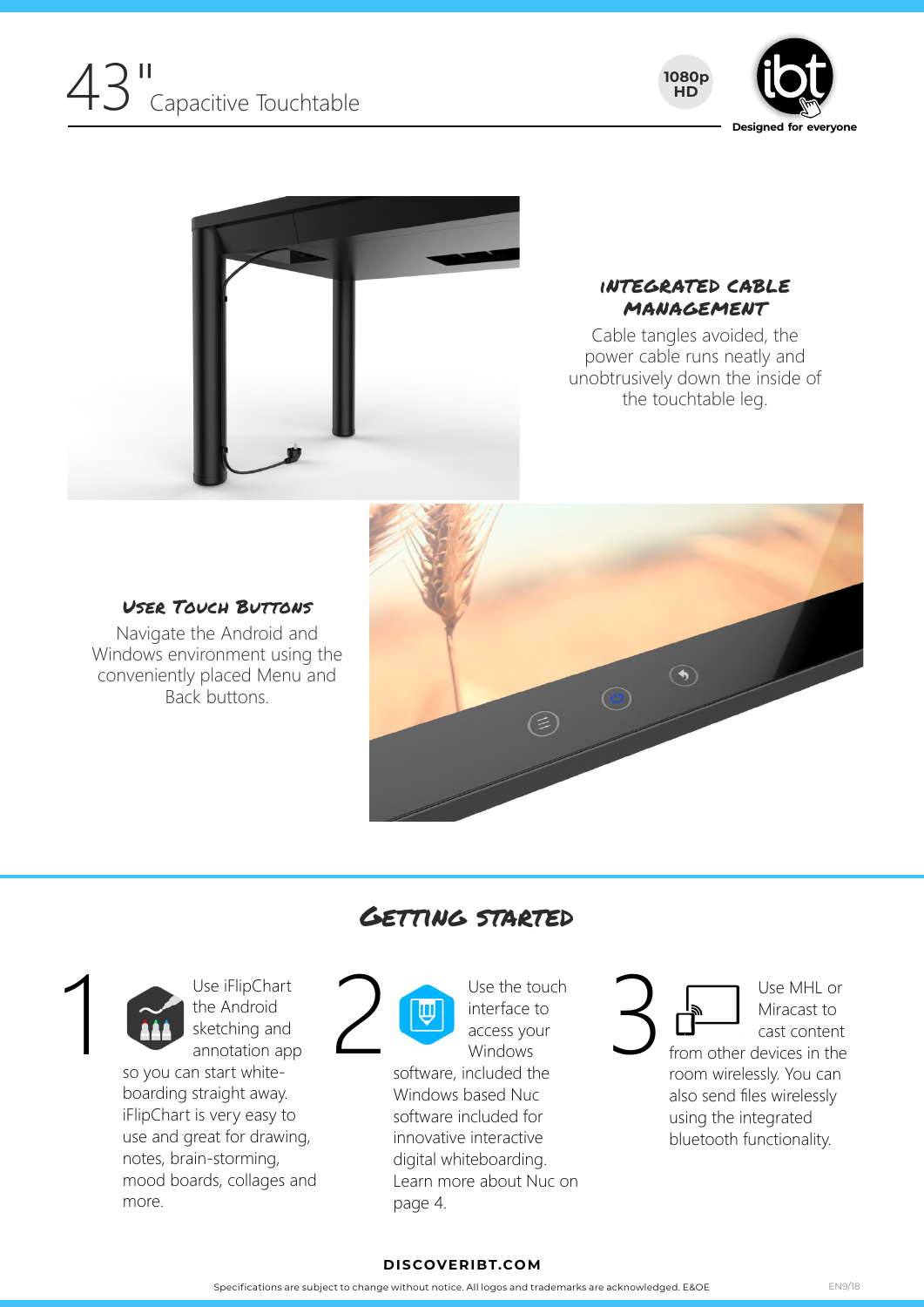

## Capacitive Touchtable 43"

| <b>DISPLAY</b>                               |                           |
|----------------------------------------------|---------------------------|
| <b>Size and Panel Type</b>                   | <b>43" LG TFT LCD</b>     |
| Resolution                                   | 1920 x 1080               |
| <b>Brightness</b>                            | $350cd/m2$ max            |
| <b>Contrast Ratio</b>                        | 1200:1                    |
| Response Time                                | 12 <sub>ms</sub>          |
| <b>Backlight Type</b>                        | <b>Edge LED</b>           |
| <b>Refreshing Frequency</b>                  | 60Hz                      |
| <b>Viewing Angle</b>                         | 178°(H)/178°(V)           |
| Life Time                                    | > 30,000 hrs              |
| <b>Display Colors</b>                        | 16.7 (8 bit)              |
| <b>CONNECTIVITY</b>                          |                           |
| HDMI 2.0 Input                               | ٦                         |
| VGA Input(s) with Mini Jack                  | 1 (Side/DB-15F)           |
| Audio Input)                                 |                           |
| Display Port 1.2 Input                       | ٦                         |
| <b>Headphone Output</b>                      | 1 (Mini Jack)             |
| <b>USB 3.0</b>                               | 1 (Type A)                |
| <b>USB 2.0</b>                               | 1 (Type A)                |
| <b>RS232C</b>                                | 1 (Mini Jack)             |
| LAN                                          | 1 (Rj45 for 10/100 BaseT) |
| Wi-Fi                                        | 802.11a/b/g/n/ac          |
| Touch Out                                    | 1 (US Type-B)             |
| <b>Bluetooth</b>                             | 4.1                       |
| <b>OPS Module Slot</b>                       | ı                         |
| <b>AC Power</b>                              |                           |
| ADDITIONAL CONNECTIVITY LOCATED ON PC MODULE |                           |
| HDMI                                         | п                         |
| <b>USB 2.0</b>                               | 2                         |
|                                              |                           |
| <b>USB 3.0</b>                               | $\overline{2}$            |
| Wi-Fi                                        | Wi-Fi 802.11a/b/g/n/ac    |
| <b>Bluetooth</b>                             | 4.0                       |
| Audio Jacks (Line Out/Mic)                   | $\overline{2}$            |
| Rİ45 LAN                                     | ٦                         |
| <b>AUDIO</b>                                 |                           |
| <b>Integrated Sound</b>                      | 2 x 15w Speakers          |
| <b>Sound Modes</b>                           | Standard/Music/Movie/User |
| PHYSICAL SPECIFICATION                       |                           |
| <b>Net Weight</b>                            | 67kg                      |
| <b>Gross Weight</b>                          | 87kg TBC                  |
| Touchtable L x W x D                         | 1469 x 750 x 32.2 mm      |
| <b>Touchtable Leg Height</b>                 | 528.5 mm                  |
| <b>Touchtable Total Height</b>               | 560.7 mm                  |
| <b>Packaging Dimensions</b>                  | TBC                       |
| <b>POWER</b>                                 |                           |
| <b>Power Requirements</b>                    | AC100V ~ 240V, 50-60Hz    |
| <b>Typ. Power Consumption</b>                | 70w TBC                   |
| Typ. Power with OPS                          | 130w TBC                  |
| <b>Standby Mode</b>                          | <0.5w                     |
| <b>SOFTWARE INCLUDED</b>                     |                           |
| Nuc                                          | 2 x Windows Licences      |
| <b>iFlipChart</b>                            | 1 x Android Licence       |
| <b>Windows Operating System</b>              | Windows 7 or 10           |
| <b>SKU INFORMATION</b>                       |                           |
| <b>Product Code</b>                          | TT43-P828/5.01/10         |
| <b>EAN</b>                                   | 743 611 965 9656          |

The to and th